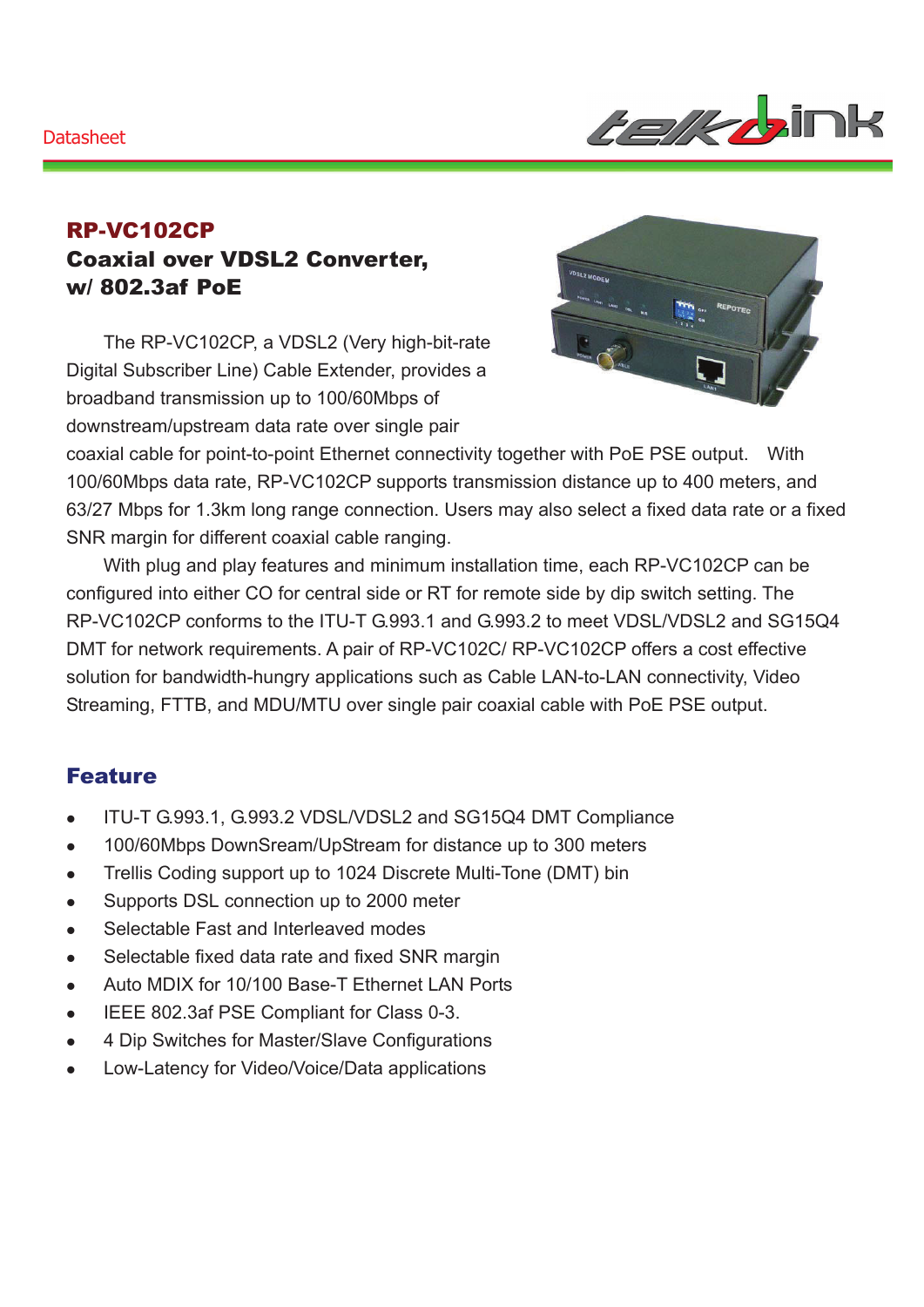# Specification

| <b>Standard</b>                 | IEEE802.3/IEEE802.3u standard                                      |                                                             |                  |                 |  |
|---------------------------------|--------------------------------------------------------------------|-------------------------------------------------------------|------------------|-----------------|--|
|                                 | Ethernet over VDSL2<br>$\bullet$                                   |                                                             |                  |                 |  |
|                                 | ITU-T G.993.1/2, SG15Q4 DMT Compliance<br>$\bullet$                |                                                             |                  |                 |  |
|                                 | IEEE802.3af Power over Ethernet<br>$\bullet$                       |                                                             |                  |                 |  |
| <b>Interface</b>                | 1 RJ-45 10/100Mbps Ethernet port                                   |                                                             |                  |                 |  |
|                                 |                                                                    | 1 BNC Connector for DSL                                     |                  |                 |  |
|                                 | $\bullet$                                                          | 4 DIP switch for mode selection                             |                  |                 |  |
| <b>Cable</b>                    | $\bullet$                                                          | RJ-45 (Ethernet): Category 3, 4, 5 UTP/STP                  |                  |                 |  |
|                                 | $\bullet$                                                          | BNC (DSL): Coaxial cable                                    |                  |                 |  |
| <b>VDSL Transmission</b>        | $\bullet$                                                          | ITU-T G.993.1/2, SG15Q4 DMT Compliance                      |                  |                 |  |
|                                 |                                                                    | Trellis Code with 1024 DMT bins                             |                  |                 |  |
|                                 | $\bullet$                                                          | Max Data Rate: 100/60 Mbps                                  |                  |                 |  |
| <b>LAN Features</b>             | Auto-Detection for 10/100 Base-T and Half/Full duplex<br>$\bullet$ |                                                             |                  |                 |  |
|                                 | $\bullet$                                                          | High performance bridge for Ethernet extension              |                  |                 |  |
|                                 | $\bullet$                                                          | Fully compatible with IEEE802.3/IEEE802.3u                  |                  |                 |  |
|                                 | $\bullet$                                                          | <b>Auto MDIX Function</b>                                   |                  |                 |  |
| <b>PoE/PSE features</b>         | $\bullet$                                                          | IEEE 802.3af Compliant with output voltage within 44~57Volt |                  |                 |  |
|                                 | $\bullet$                                                          | Safety-Extra-Low-Voltage (SELV) Compliant                   |                  |                 |  |
|                                 | $\bullet$                                                          | Maximum 15.4W Power Levels for Class 0-3                    |                  |                 |  |
|                                 | $\bullet$                                                          | Power Auto Restart with Under Voltage Lockout (UVLO) Fault  |                  |                 |  |
|                                 |                                                                    | <b>Detection</b>                                            |                  |                 |  |
| <b>Data Rate &amp; Distance</b> | Performance in 5C2V Cable at 6dB without rate limit<br>$\bullet$   |                                                             |                  |                 |  |
|                                 |                                                                    | Down Stream                                                 | Up Stream        | <b>Distance</b> |  |
|                                 |                                                                    | Data Rate (Mbps)                                            | Data Rate (Mbps) | (feet)          |  |
|                                 |                                                                    | 100                                                         | 60               | 500             |  |
|                                 |                                                                    | 100                                                         | 58               | 1000            |  |
|                                 |                                                                    | 100                                                         | 56               | 1250            |  |
|                                 |                                                                    | 98                                                          | 53               | 1500            |  |
|                                 |                                                                    | 96                                                          | 50               | 1750            |  |
|                                 |                                                                    | 88                                                          | 48               | 2000            |  |
|                                 |                                                                    | 80                                                          | 44               | 2500            |  |
|                                 |                                                                    | 75                                                          | 35               | 3000            |  |
|                                 |                                                                    | 70<br>63                                                    | 30<br>25         | 3500<br>4000    |  |
|                                 |                                                                    |                                                             |                  |                 |  |
| <b>LED indicators</b>           |                                                                    | <b>POWER: Power is ON</b>                                   |                  |                 |  |
|                                 | <b>BNC:</b> Cable Loop Connection Status<br>$\bullet$              |                                                             |                  |                 |  |
|                                 | $\bullet$                                                          | <b>LAN: Data Activity of LAN Port</b>                       |                  |                 |  |
|                                 | <b>PSE: Power Source is ON</b><br>$\bullet$                        |                                                             |                  |                 |  |
| <b>Power Supply</b>             | $\bullet$                                                          | External Power Adapter DC5V/1A                              |                  |                 |  |
| <b>Environment</b>              | Operating Temperature: 0°C~ 50°C<br>$\bullet$                      |                                                             |                  |                 |  |
|                                 | $\bullet$                                                          | Operating Humidity: 5%~95% (Non-Condensing)                 |                  |                 |  |
| <b>Dimension</b>                | 120 * 90 * 28 mm<br>$\bullet$                                      |                                                             |                  |                 |  |
| <b>Certifications</b>           | $\bullet$                                                          | CE, FCC                                                     |                  |                 |  |